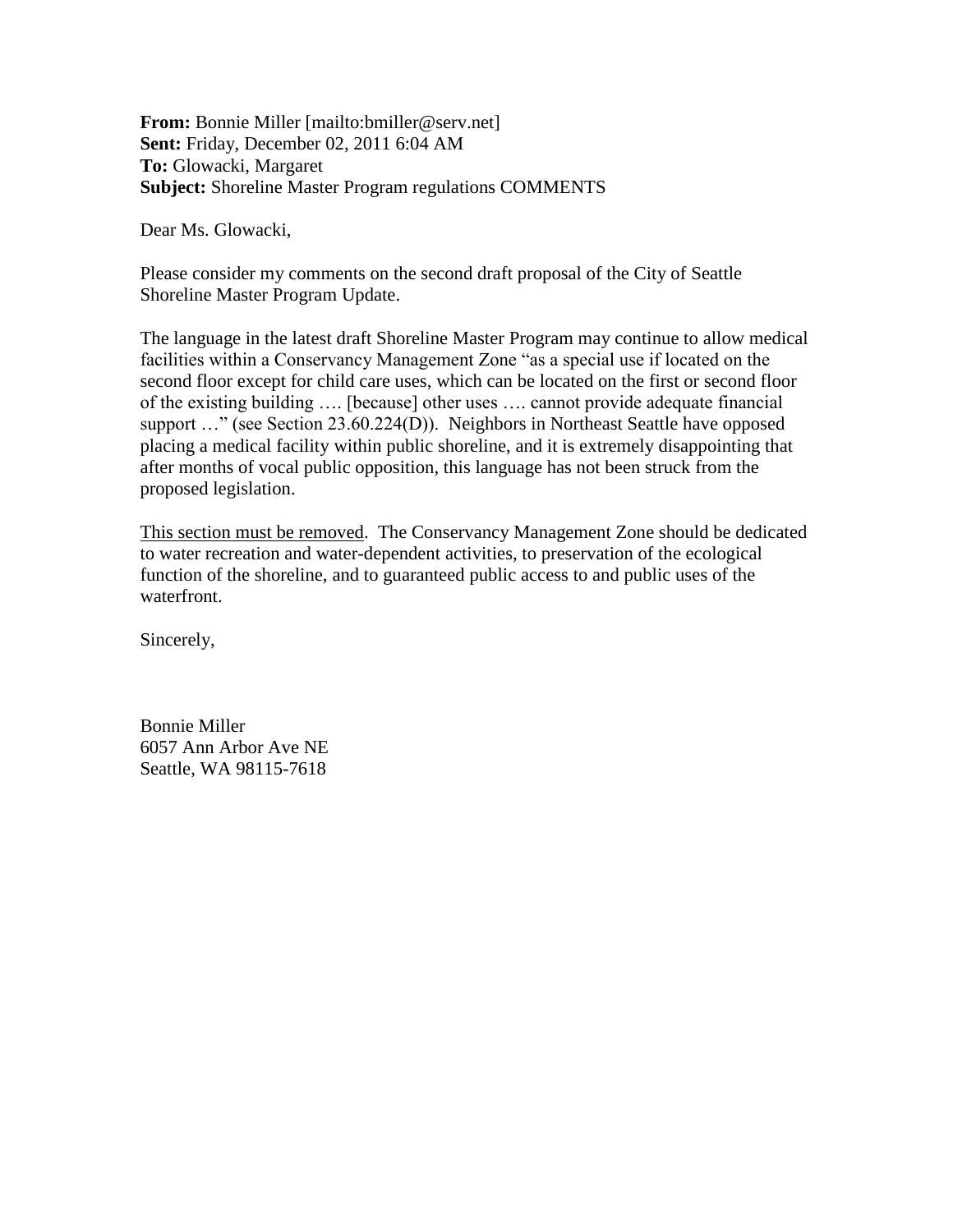**From:** Jan Brucker [mailto:janbrucker@aol.com] **Sent:** Tuesday, December 06, 2011 7:53 PM **To:** Glowacki, Margaret **Subject:** Magnuson Park - Virginia Mason Medical Clinic Proposal

December 6, 2011

Margaret Glowacki Department of Planning and Development 700 5th Avenue, Suite 2000 Seattle, WA 98124-4019

I am writing to express my concern for the proposed location of a Virginia Mason Medical Clinic at Sand Point – Magnuson Park.

I have been a long-time supporter of the Sand Point Pediatrics Group. Both of my children were patients of Dr. Steven Dassel, from the time of their birth until his retirement. I have nothing but the highest respect for that practice group, and its subsequent affiliation with Virginia Mason Medical Clinics. This was a highly sought after group of physicians, and folks came from all over Seattle, given Dr. Dassel's reputation and the proximity to Childrens' Hospital.

I fully recognize that as our City grows, there is increased demand for medical care. However, there is no shortage of office or retail space which can be converted to medical clinic uses, especially in Northeast Seattle, which includes the Sand Point/Lake City corridor. There is nothing at all about medical practice which demands location along any Seattle shoreline. And there is simply no justification at all for removing Seattle Parks land or facilities from public access and reservation for future recreational us by diverting land and/or public buildings to medical clinic use. Recent postings for physician positions on the Virginia Mason employment website signal that this clinic has long term plans for continued expansion at this site, including Internal Medicine and other facilities unrelated to pediatric care.

At issue is the revision to Section 23.60.224.D of the SMP which reads:

"Office use and institutional uses are prohibited, except these uses are allowed in existing buildings within designated historic districts as a special use if located on the second floor for child care uses, which can be located on the first or second floor of the existing building and other uses allowed or allowed as special uses are not practical, because of the building design or because such uses cannot provide adequate financial support necessary to sustain the building in a reasonably good physical condition" [emphasis added]

The Seattle City Council is charged with the maintenance and preservation of City Parks and Facilities. There is no valid reason for DPD to represent to the Parks Department or to the City Council that a renovation of Building 11 for a medical clinic, even a highly respected one, satisfies the restrictions for use at this site.